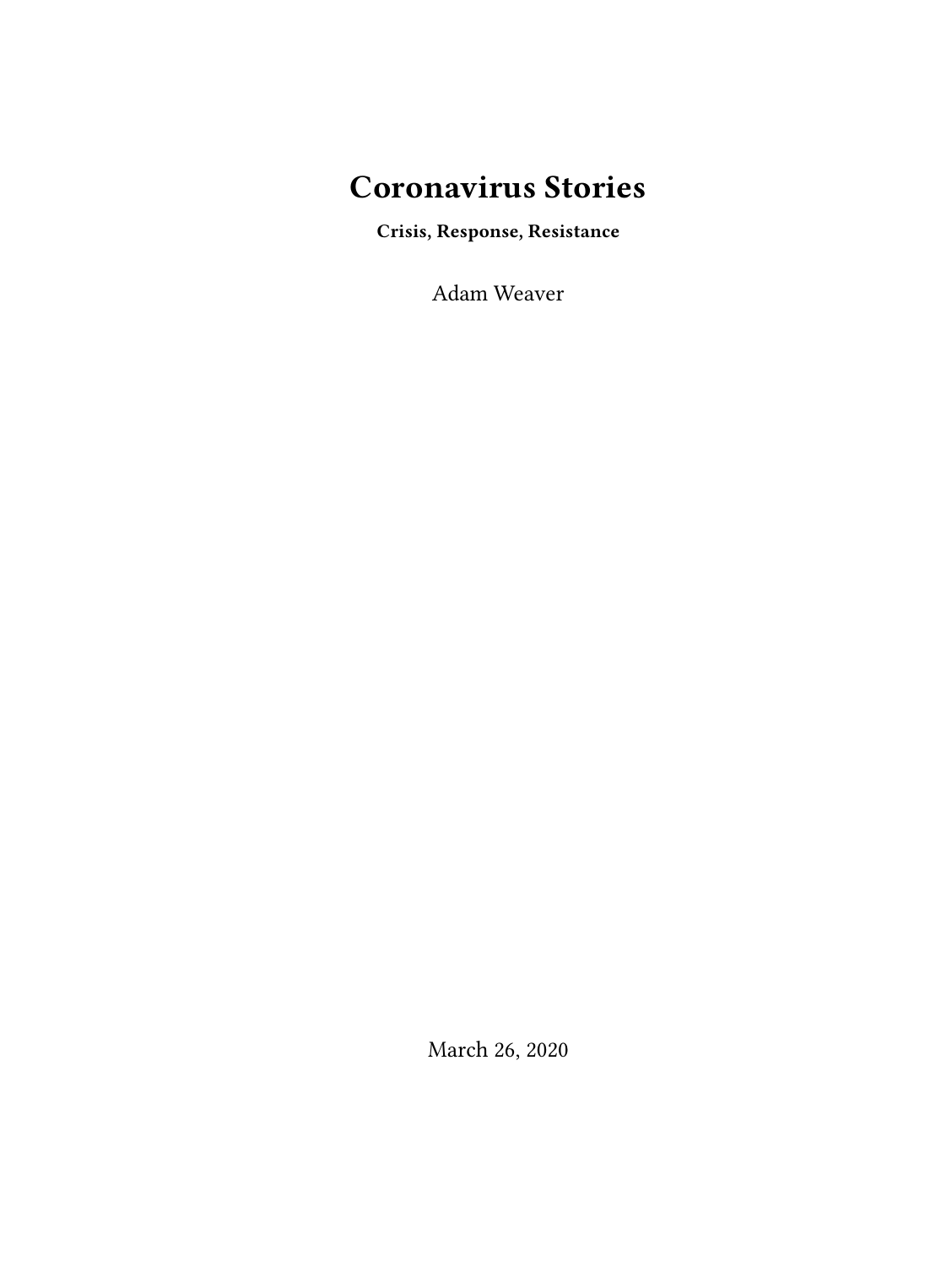# **Contents**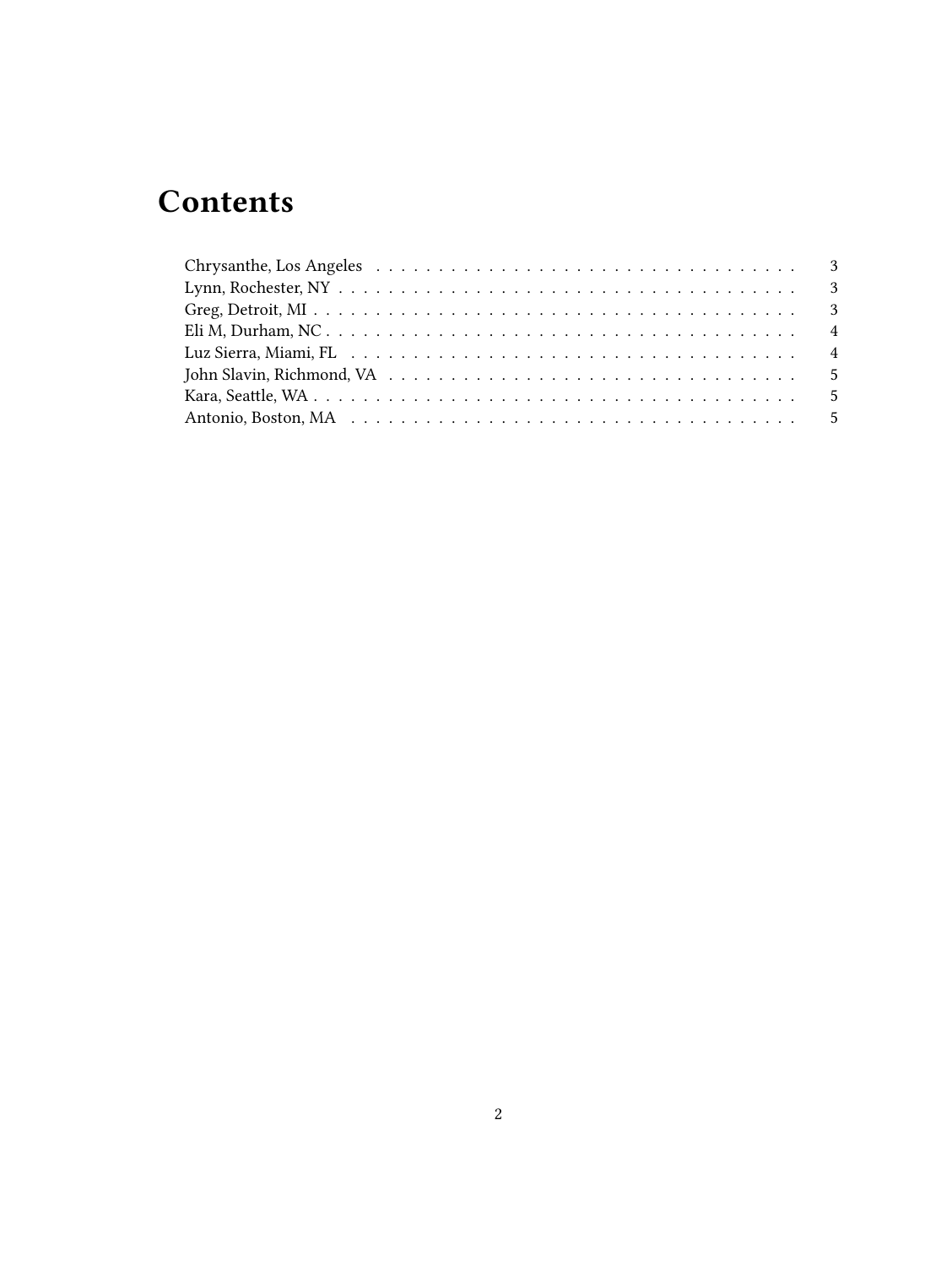*We include here personal accounts from members and allies of Black Rose/Rosa Negra across the U.S. speaking on the direct impacts and responses to the coronavirus crisis underway. Some have been directly affected as healthcare workers, laid off service workers, or having to undergo self-quarantine. Others are on front the lines of the responses through organizing tenants or mutual-aid efforts.*

## <span id="page-2-0"></span>**Chrysanthe, Los Angeles**

So far five of the dozen neighborhood based chapters of the Los Angeles Tenants Union (LATU), including the Vermont Beverly chapter that I organize with, have endorsed a list of demands which includes an immediate moratorium on evictions, an immediate suspension of rent collection, demand for housing to the unhoused, and suspension of ICE enforcement. The demands originated last week when the Hollywood chapter drafting a statement responding to the situation with other chapters signing on and suggesting amendments.

Local chapters are assessing the current and projected impact on members and community, such employment, evictions, food, medical care access, isolations, and general well being. In my chapter each organizer is following up with the tenant associations and members that they've worked with.

## <span id="page-2-1"></span>**Lynn, Rochester, NY**

I work in an auto parts plant that's organized with the UAW or United Auto Workers union and I'm a former steward and last year was active with the strike auto worker at my plant. Last week the governor ordered that 50–75% of the workforce needed to stay home and the day the plant manager sent out a letter saying our plant would stay open until the 27<sup>th</sup> [of March]. I was at home self-quarantining because I had recently travelled abroad so I started posting in our plant's Facebook group about taking action and I posted articles about wildcat walks out that were happening in other UAW plants. On other union Facebook pages I saw that whole departments were announcing they were walking out.

People were of course pissed and started commenting in the Facebook group while on shift. We also started calling local media and politicians to see if that might add the pressure. Management rolled over and announced the plant closure within three hours!

## <span id="page-2-2"></span>**Greg, Detroit, MI**

I work in a restaurant at one of the local hotels. Before each shift, the managers hold a meeting with staff to give us information about the night's food and drink specials and reservations. When panic around the coronavirus started escalating, upper management attended one of these meetings and let us know that at the end of the week, the hotel was going to be closing until early April. They were having meetings with our union reps (HERE) and had come to an agreement that we would get paid for the first week off, since the schedule was already posted but everything else was up in the air.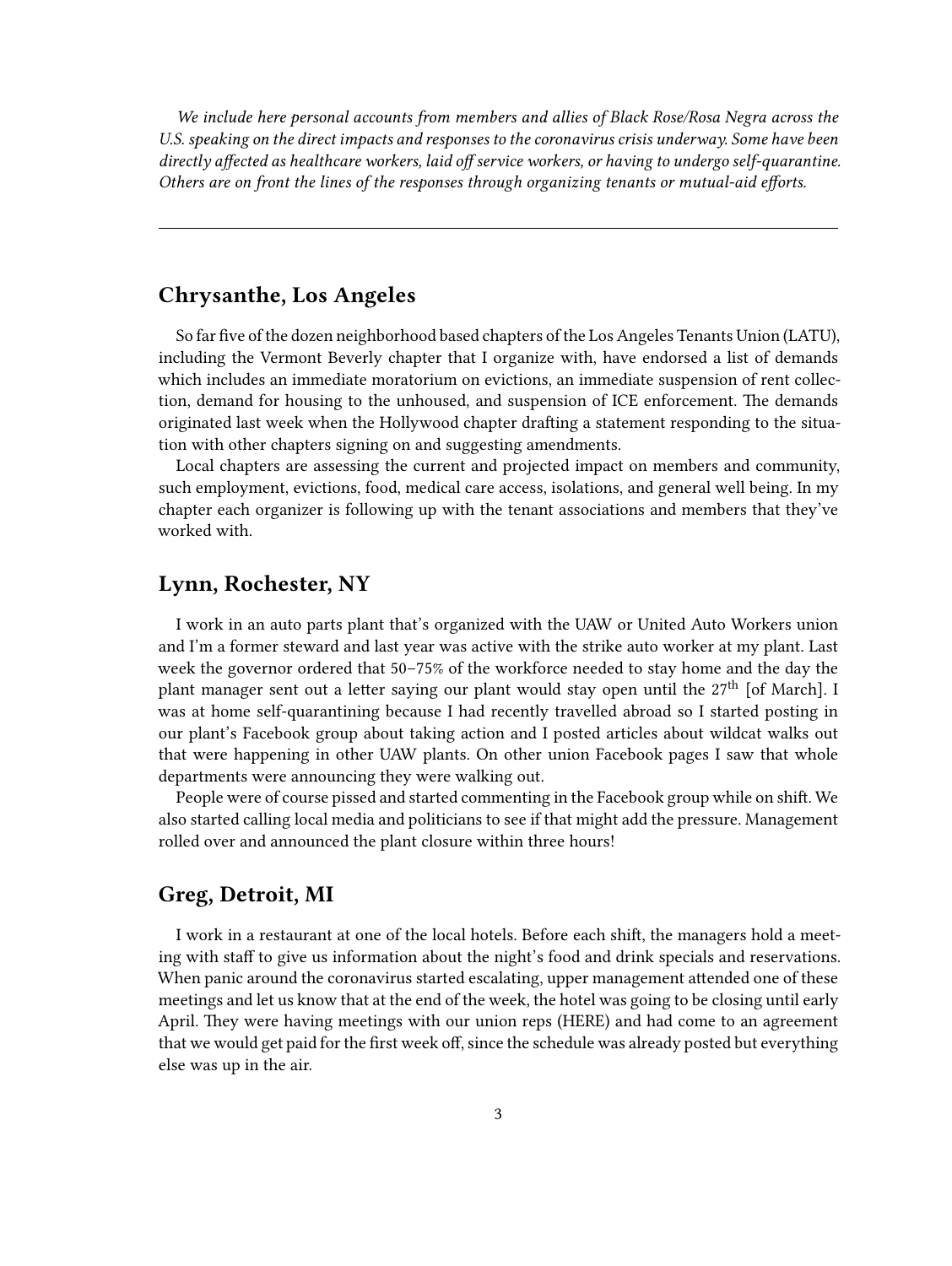The next day, my wife was discussing with other tenants in the laundry room all of our losses of income and how that would affect our ability to pay rent and other bills. She had looked up our house on Zillow and found that the rent our landlord collects in one year is more than the total cost of what he paid for the house in 2013. So in the seven years he's owned this property, he has collected 9 times what he paid for it through our rent and the value of the home has increased by more than \$150,000. He definitely hasn't put that much money into repairs and we are responsible for raking the leaves, cutting the grass and shoveling the snow. We are working on a plan to petition him with the other folks who live in our house, and possibly working out a strategy to speak with other people who rent from this same landlord to see if they'd be interested in joining us.

A few days later, we got word that the union had negotiated with hotel management that we would be continuing to get paid based on the hours we normally worked, pre-shut down. This is an amazing victory for the union! There's still a lot of work to be done though, so I'm going to continue to keep in touch with our reps and to build relationships with my coworkers. There's always work to be done to build stronger and more militant unions.

### <span id="page-3-0"></span>**Eli M, Durham, NC**

So far, I've been organizing locally for mutual aid with my neighbors on my block and in my wider neighborhood. We're taking a "neighborhood pods" approach. We've shared a document with info and a flier template.

We also started a Durham citywide public Facebook group for mutual aid organizing here. Within less than a day, we already had over 300 members and active discussions going. Since then we've formed a dozen neighborhood committees, or pods, that are surveying residents using google forms and organizing responses.

#### <span id="page-3-1"></span>**Luz Sierra, Miami, FL**

It's been crazy in our hospital since everything happened with the coronavirus. Our hospital removed all surgical and N-95 masks [a higher level mask used in healthcare] from the floor. We used to easily have access near "contact rooms" [rooms where infected patients are isolated] and a supply room. But now they are all gone and we can only request them when we have what's called a "droplet" or "airborne" patient – meaning they are actively infected and have respiratory issues. Because of shortages they are making us enter contact rooms without any masks which is part of the protective equipment we typically use.

But yesterday at work we have a possibly COVID-19 infected patient in isolation but he was sent home before getting his full lab results from the CDC test kit. And then they were sending in another patient showing symptoms into the same room with them. Several nurses confronted the infection control doctors about this.

Many of the workers are pressuring management to give them masks but only a few have been successful.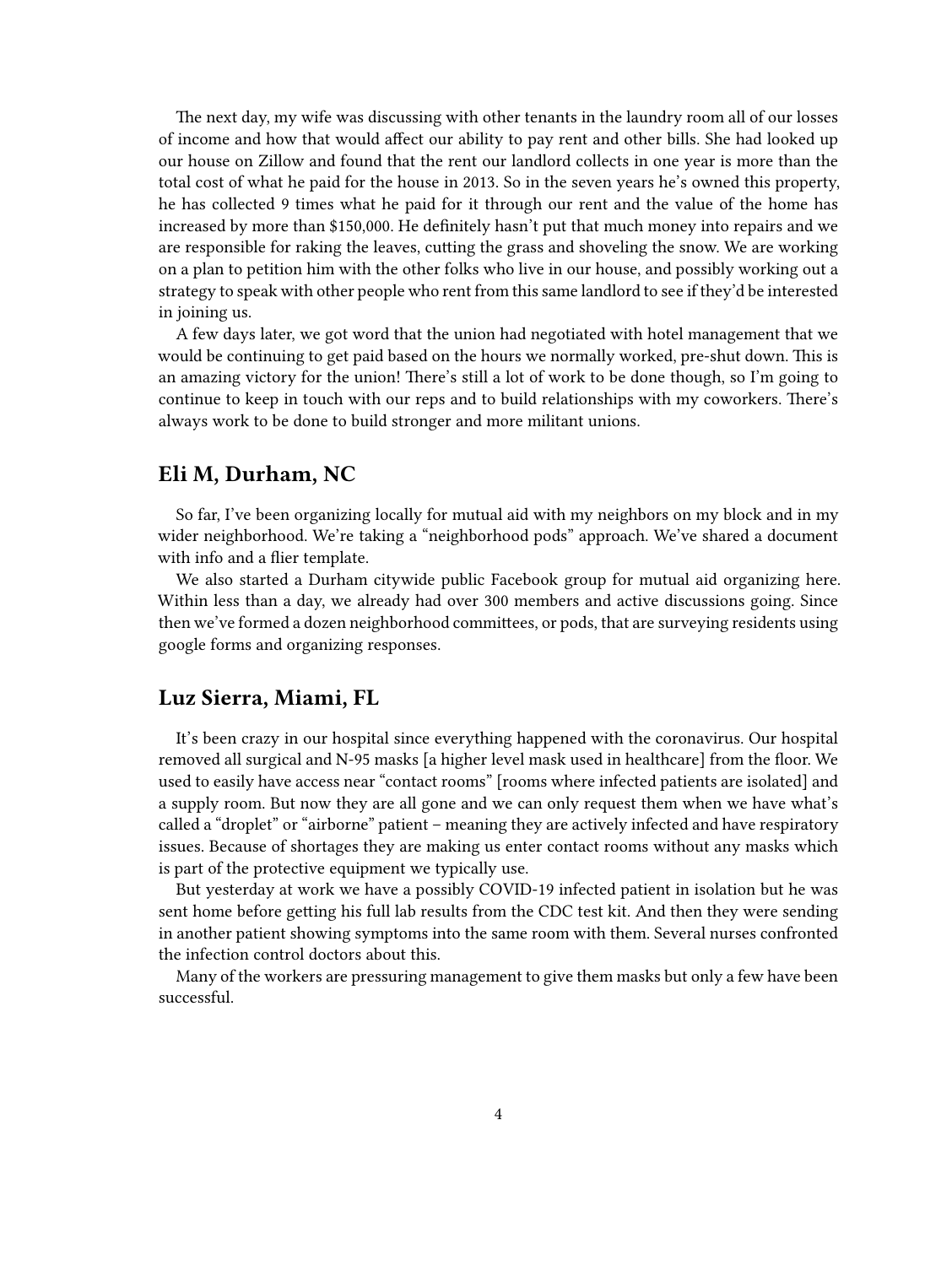### <span id="page-4-0"></span>**John Slavin, Richmond, VA**

I help run a non-profit community science lab called Indie Lab which is being used for sterilization of materials before they go out to people. We're working on getting things like mass produced face masks, ventilators, oxygen concentrator etc. We printed our first prototype 3D printed masks and got resources centralized to get them to medical personal in different parts of the state. We are also doing support work to help with the development of a COVID19 rapid test through performing testing validations.

I'm also part of an international collaborative research team of scientists and coders which includes high level scientists, including from MIT. There are hundreds in different working groups creating open source technology around designing face masks, creating test kits and following all the data and information on the outbreak. One thing is clear is that Trump has been intentionally holding back on the supply of testing as a way to suppress the numbers of confirmed cases.

#### <span id="page-4-1"></span>**Kara, Seattle, WA**

I started coming down with a cough and shortness of breath two weeks ago. I still don't know if I was actually exposed to COVID-19 but my symptoms aligned. I do have insurance through the Affordable Care Act but since testing isn't available I decided to stay at home and self quarantine. I mostly relied on friends dropping off groceries because my quarantine started ahead of the forming mutual aid networks but now I'm getting plugged in and hoping to help from home and then eventually do more direct service delivery.

It's been over 15 days and I've recovered, but all the uncertainty around information and how slow the state responded was hard. The most difficult part though was feeling useless while being quarantined but also knowing the ethics of potentially exposing someone. I had the ability to to stay home to protect others, so I did.

#### <span id="page-4-2"></span>**Antonio, Boston, MA**

Working in the building trades I have a lot of experience filing for unemployment when jobs come to an end as it did for me right before the outbreak of Coronavirus. So I made my focus on helping neighbors file for unemployment via the newly formed mutual aid network. What's been interesting with this work is I'm connecting with tenants of large landlords who can't and won't pay rent on April 1<sup>st</sup>. I really think mutual aid work that reaches outside left activists and non-profit staff could help build resistance and organization if we go into it with that mindset and intent.

The network seems to have been set up largely by local Non-Profit Industrial Complex staff. There will be lots to challenge within the network but I think it makes sense. Already I've seen the non-profit staff folks in the network kind of "blank stare" me when I asked who is taking on housing issues. The local movement just went through about 5 years of pushing for municipal and state policy to slow down displacement of tenants. They focused lots of energy on this, and from what I could tell, also largely stepped back from building tenant organizing in favor of recruiting "ally" volunteers to help them lobby. But guess what? They lost. Only in the last year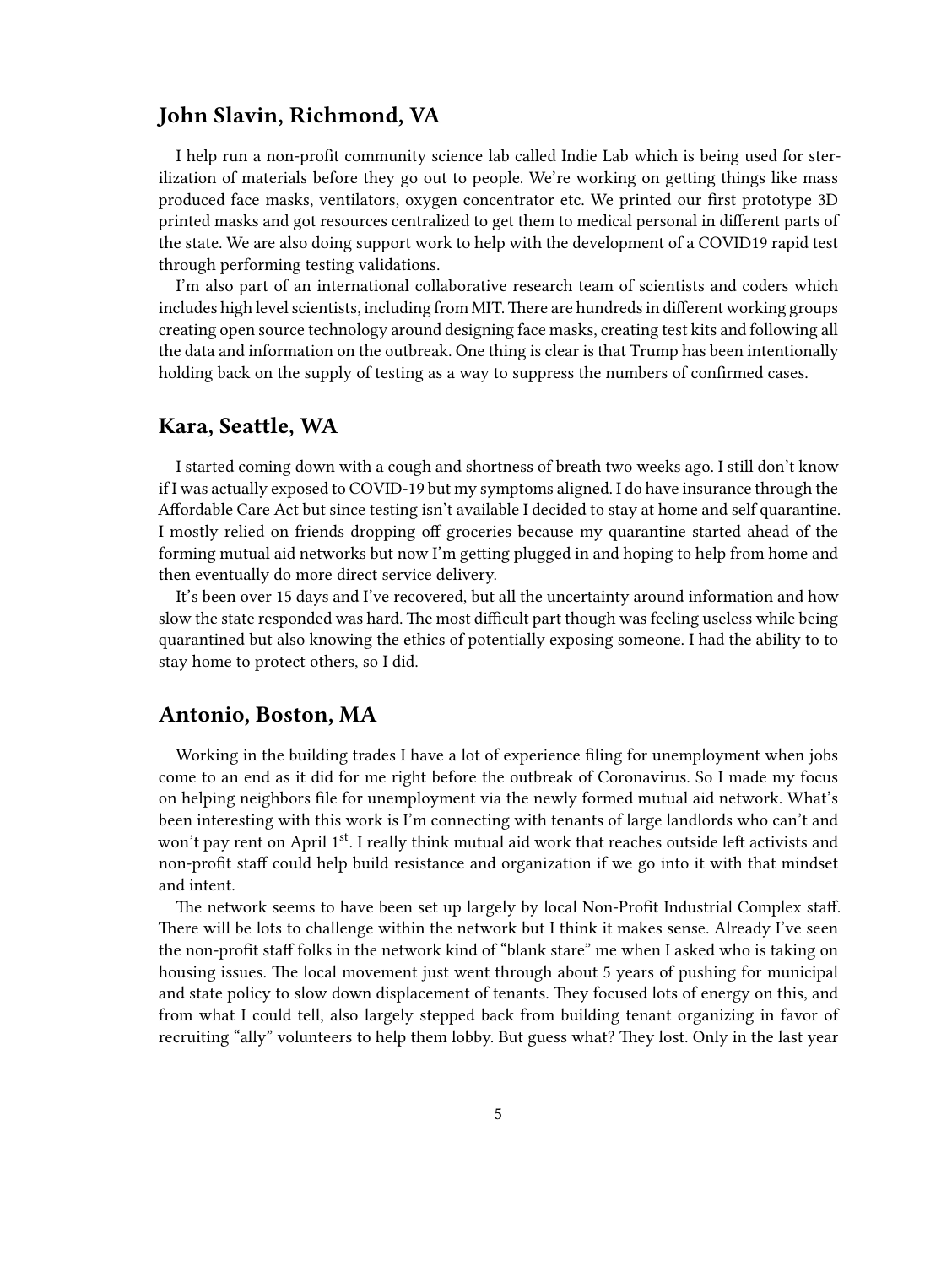or so have there been some more grassroots attempts to build tenant power. We could have been doing that all along but now we can do it in the middle of a pandemic.

*Adam Weaver is member of Black Rose/Rosa Negra in Miami, FL.*